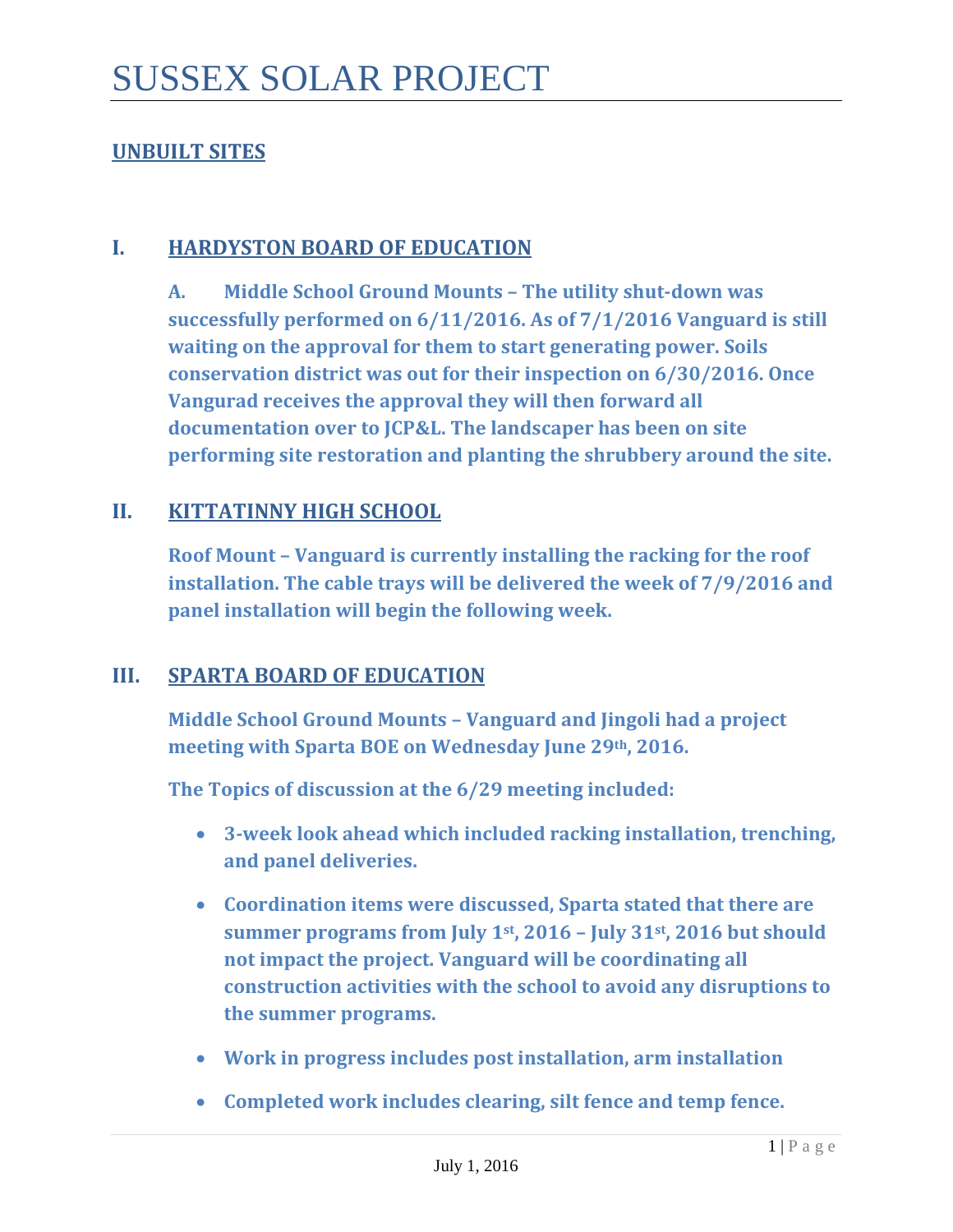# SUSSEX SOLAR PROJECT

# **IV. SUSSEX VO-TECH**

**A. Ground Mounts – Panel installation continues for the southern array (approx. 95% complete) by Mehl electric and has started on the northern array (approx. 20% complete). Equipment pads have been poured and is ready for the equipment to be set on the pads.** 

**1. Mehl Electric had 7 electricians installing panels and working on wire management** 

**B. Roof Mount – Vanguard is starting to install the safety fence for the perimeter of the roof and will begin to start installing the racking for the roof mount.** 

# **V. Valley Road School Roof Mount**

**I. Vanguard has drafted up the amendment to include the Valley Road School Roof Mount in their contract. Currently still waiting to receive the site access agreement for the Valley Road School. Jingoli has been in contact with Sunlight and the MCIA regarding getting this document complete. Agreement was provided to the BOE on 6/21 for approval at their 6/22 meeting**

> • **Vanguard had a structural analysis done for the roof on June 23rd, 2016. There is a portion of the roof that will not be able to support the additional load of the solar array. This will deduct 61.48kW out of the system.**

# **Alternate Sites for the Hardyston Elementary School allocation:**

• **Sunlight General redirected their focus for an alternate site design and put together a preliminary design for the 911 call center. Jingoli has received a preliminary quote from Vanguard to perform this work and has sent it over to the county for approval.**